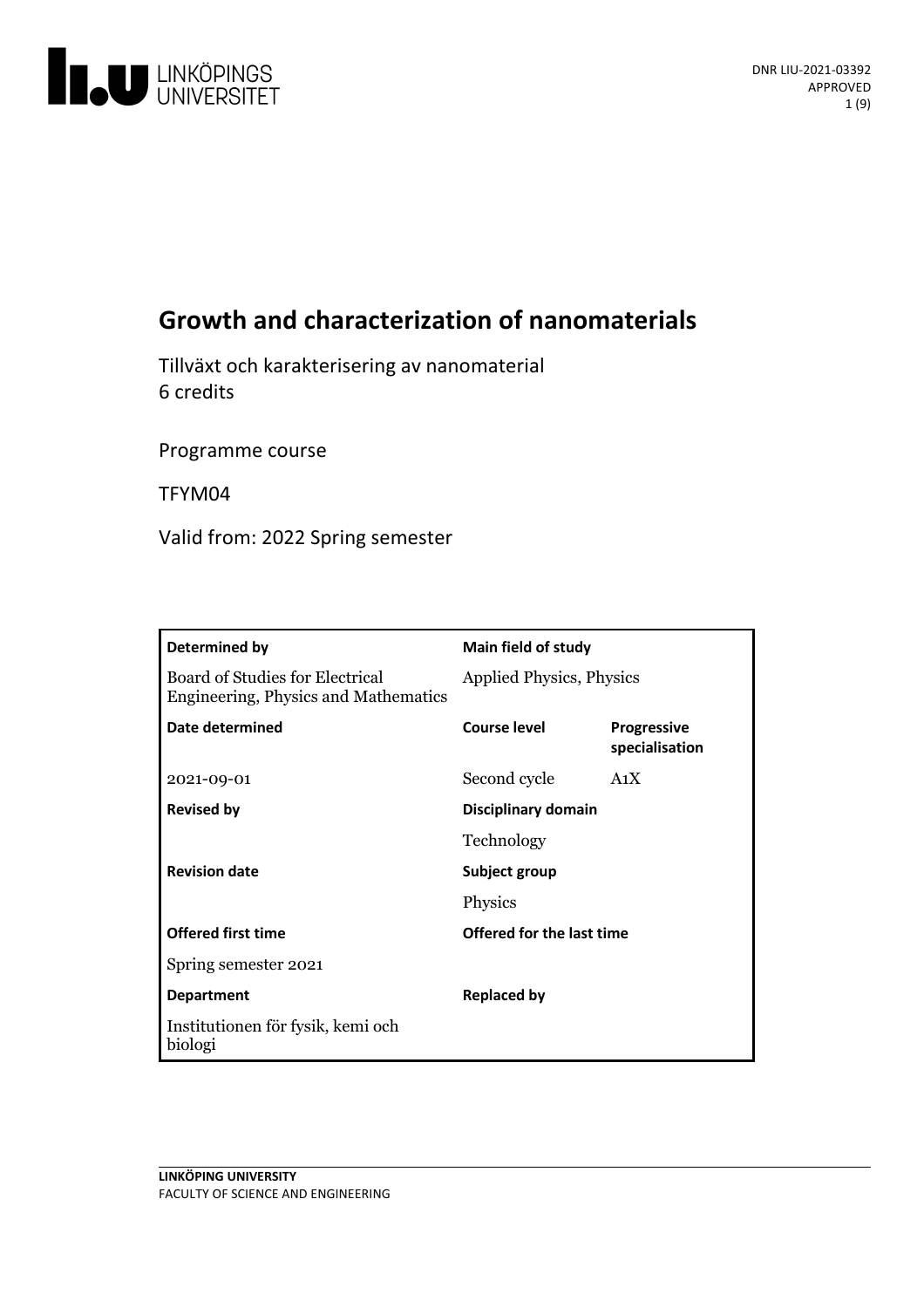# Specific information

The course cannot be included in the same degree as TFFM40 or TFYA41.

# Course offered for

- Master of Science in Biomedical Engineering
- Master of Science in Mechanical Engineering
- Master of Science in Applied Physics and Electrical Engineering
- Master of Science in Applied Physics and Electrical Engineering International
- Master's Programme in Chemistry
- Master's Programme in Materials Physics for Nano and Quantum Technology

## Prerequisites

Solid state physics.

## Intended learning outcomes

The course should give knowledge about the mechanisms and processes for synthesis and microstructural evolution of thin films from the vapor phase, and an in-depth knowledge about the principles for modern measurement techniques that are being used in todays materials science. Included isalso an overview of methods used for thin film synthesis and industrial applications thereof. After the course the student should be able to:

- explain the fundamental atomistic mechanisms and processes that control film formation and microstructural evolution and to describe the effect of
- process conditions on the film growth.<br>• explain the principles of interaction between solid materials and electromagnetic radiation, electrons, and ions, and how this can be utilized for diffraction and to obtain contrast.<br> $\bullet$  draw conclusions regarding the applicability of the different
- characterization techniques and to explain how these complement each
- other for fundamental materials analysis.<br>• analyze and draw conclusions based on the obtained measured data.<br>• summarize the results that are obtained from the characterization
- techniques in the form of a scientific article.

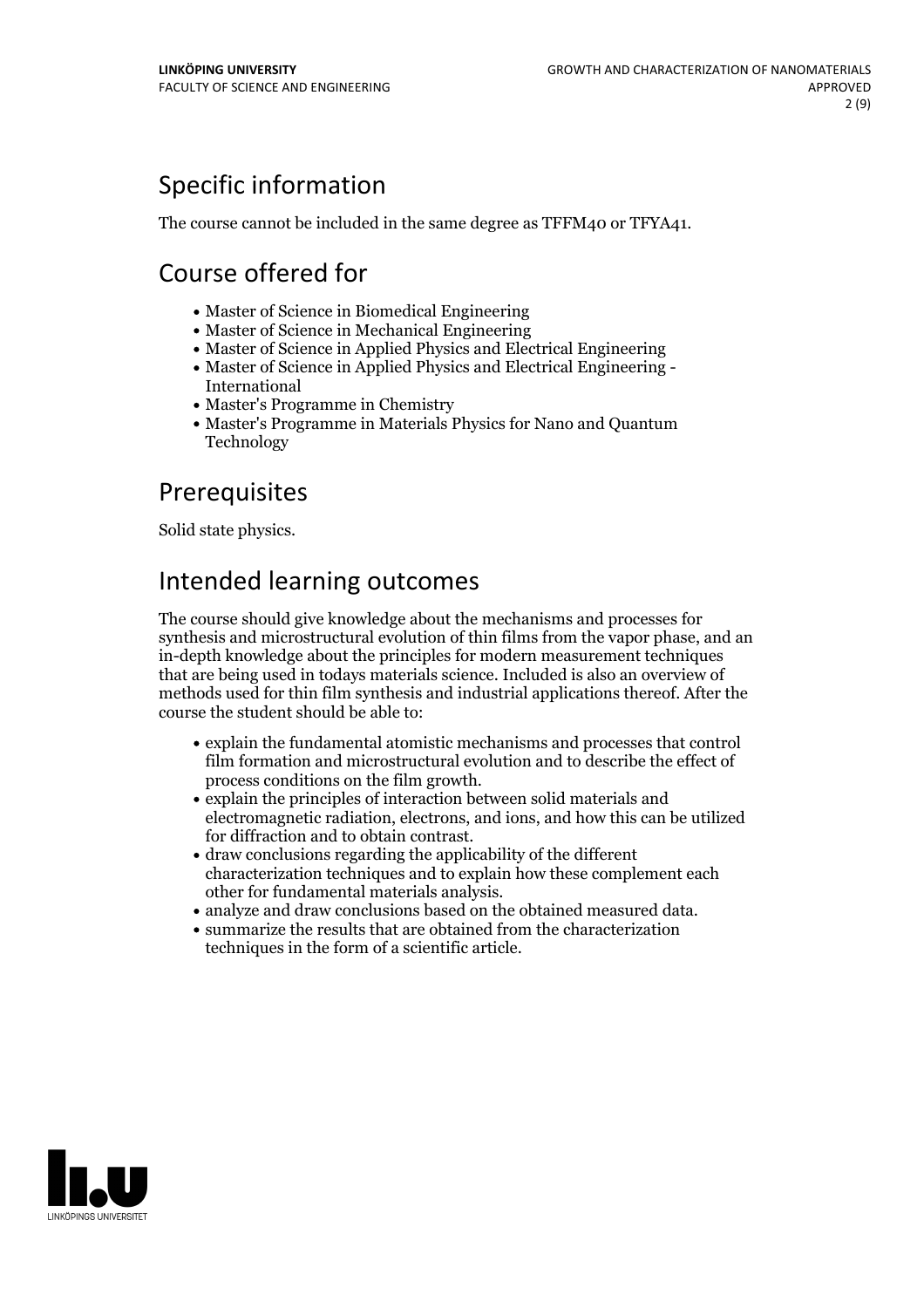## Course content

The lectures discuss vapor condensation and adsorption of atoms, surfaces and surface diffusion, epitaxy and growth modes, thin film nucleation and coalescence, and growth and microstructural evolution of polycrystalline films. A thin film growth laboration is included.

Characterization of thin films are made by analyzing the interaction of solid materials and electromagnetic radiation, electrons, and ions. The principles for and the usage of the material analysis techniques X-ray photo electron spectroscopy (XPS), X-ray and electron diffraction (XRD and ED), electron microscopy (SEM and TEM), and energy-dispersive X-ray analysis (EDX) will be treated in lectures and in laborations.

## Teaching and working methods

Lectures and laboratory work. The course runs over the entire spring semester.

## Examination

| TEN <sub>1</sub> | Written examination | 3 credits | U, 3, 4, 5 |
|------------------|---------------------|-----------|------------|
| LAB <sub>1</sub> | Laboratory work     | 3 credits | U.G        |

## Grades

Four-grade scale, LiU, U, 3, 4, 5

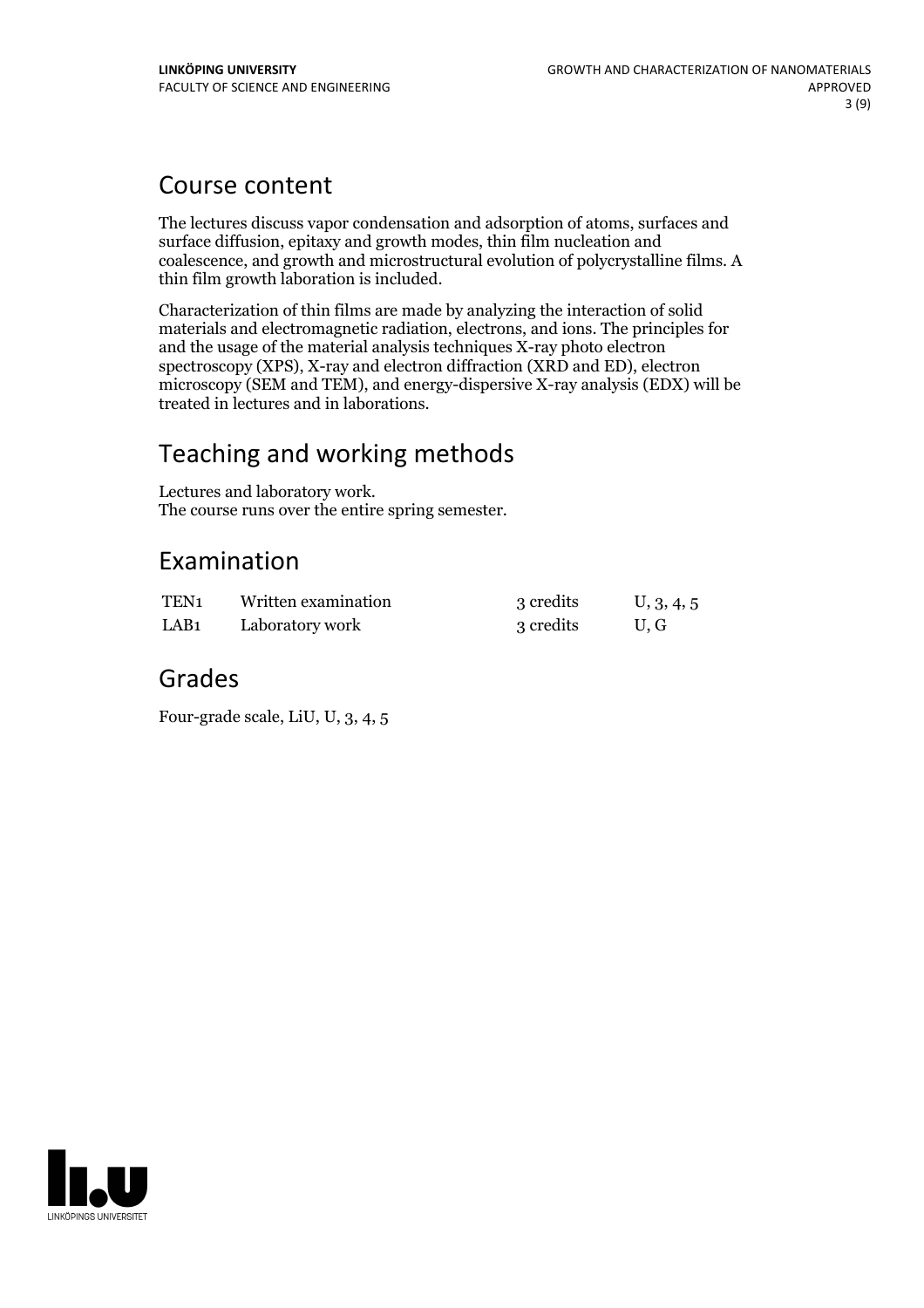## Other information

### **About teaching and examination language**

The teaching language is presented in the Overview tab for each course. The examination language relates to the teaching language as follows:

- If teaching language is "Swedish", the course as a whole could be given in Swedish, or partly in English. Examination language is Swedish, but parts
- of the examination can be in English. If teaching language is "English", the course as <sup>a</sup> whole is taught in English. Examination language is English. If teaching language is "Swedish/English", the course as <sup>a</sup> whole will be
- taught in English if students without prior knowledge of the Swedish language participate. Examination language is Swedish or English depending on teaching language.

#### **Other**

The course is conducted in a manner where both men's and women's experience and knowledge are made visible and developed.

The planning and implementation of a course should correspond to the course syllabus. The course evaluation should therefore be conducted with the course syllabus as a starting point.

If special circumstances prevail, the vice-chancellor may in a special decision specify the preconditions for temporary deviations from this course syllabus, and delegate the right to take such decisions.

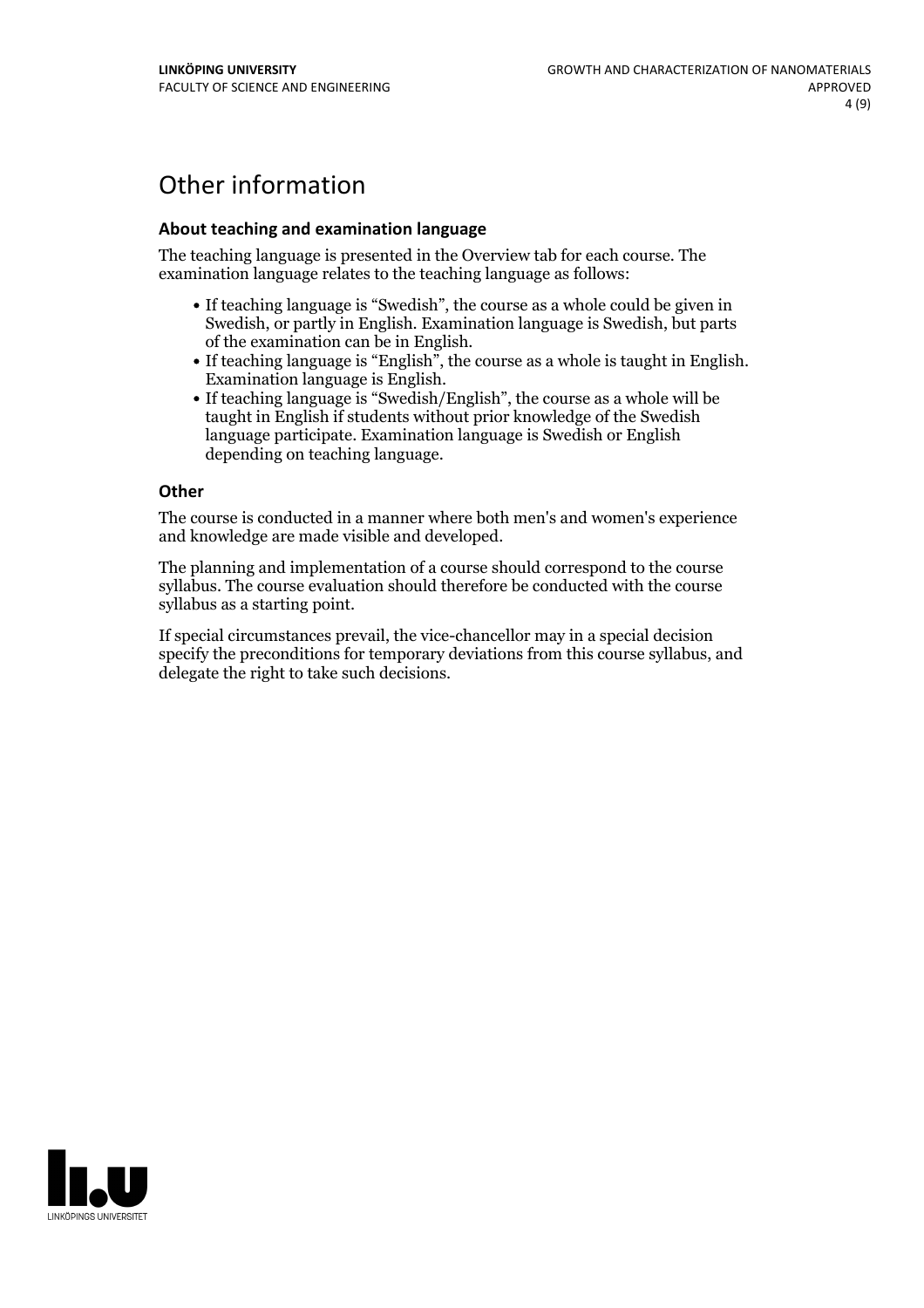## **Common rules**

### Course syllabus

A syllabus must be established for each course. The syllabus specifies the aim and contents of the course, and the prior knowledge that a student must have in order to be able to benefit from the course.

## Timetabling

Courses are timetabled after a decision has been made for this course concerning its assignment to a timetable module.

### Interruption in and deregistration from a course

The LiU decision, Guidelines concerning confirmation of participation in education (Dnr LiU-2020-02256), states that interruptions in study are to be recorded in Ladok. Thus, all students who do not participate in a course for which they have registered must record the interruption, such that the registration on the course can be removed. Deregistration from or interrupting a course is carried out using <sup>a</sup> web-based form: https://www.lith.liu.se/for- [studenter/kurskomplettering?l=en.](https://www.lith.liu.se/for-studenter/kurskomplettering?l=en)

## Cancelled coursesand changes to the course syllabus

Courses with few participants (fewer than 10) may be cancelled or organised in a manner that differs from that stated in the course syllabus. The Dean is to deliberate and decide whether a course is to be cancelled or changed from the course syllabus.

## Guidelines relating to examinations and examiners

For details, see Guidelines for education and examination for first-cycle and second-cycle education at Linköping University, Dnr LiU-2020-04501 [\(http://styrdokument.liu.se/Regelsamling/VisaBeslut/917592\)](http://styrdokument.liu.se/Regelsamling/VisaBeslut/917592).

An examiner must be employed as a teacher at LiU according to the LiU Regulations for Appointments, Dnr LiU-2021-01204 [\(https://styrdokument.liu.se/Regelsamling/VisaBeslut/622784](https://styrdokument.liu.se/Regelsamling/VisaBeslut/622784)). For courses in second-cycle, the following teachers can be appointed as examiner: Professor (including Adjunct and Visiting Professor), Associate Professor (including Adjunct), Senior Lecturer (including Adjunct and Visiting Senior Lecturer), Research Fellow, or Postdoc. For courses in first-cycle, Assistant Lecturer (including Adjunct and Visiting Assistant Lecturer) can also be appointed as examiner in addition to those listed for second-cycle courses. In exceptional cases, a Part-time Lecturer can also be appointed as an examiner at both first- and second cycle, see Delegation of authority for the Board of Faculty of Science and Engineering.

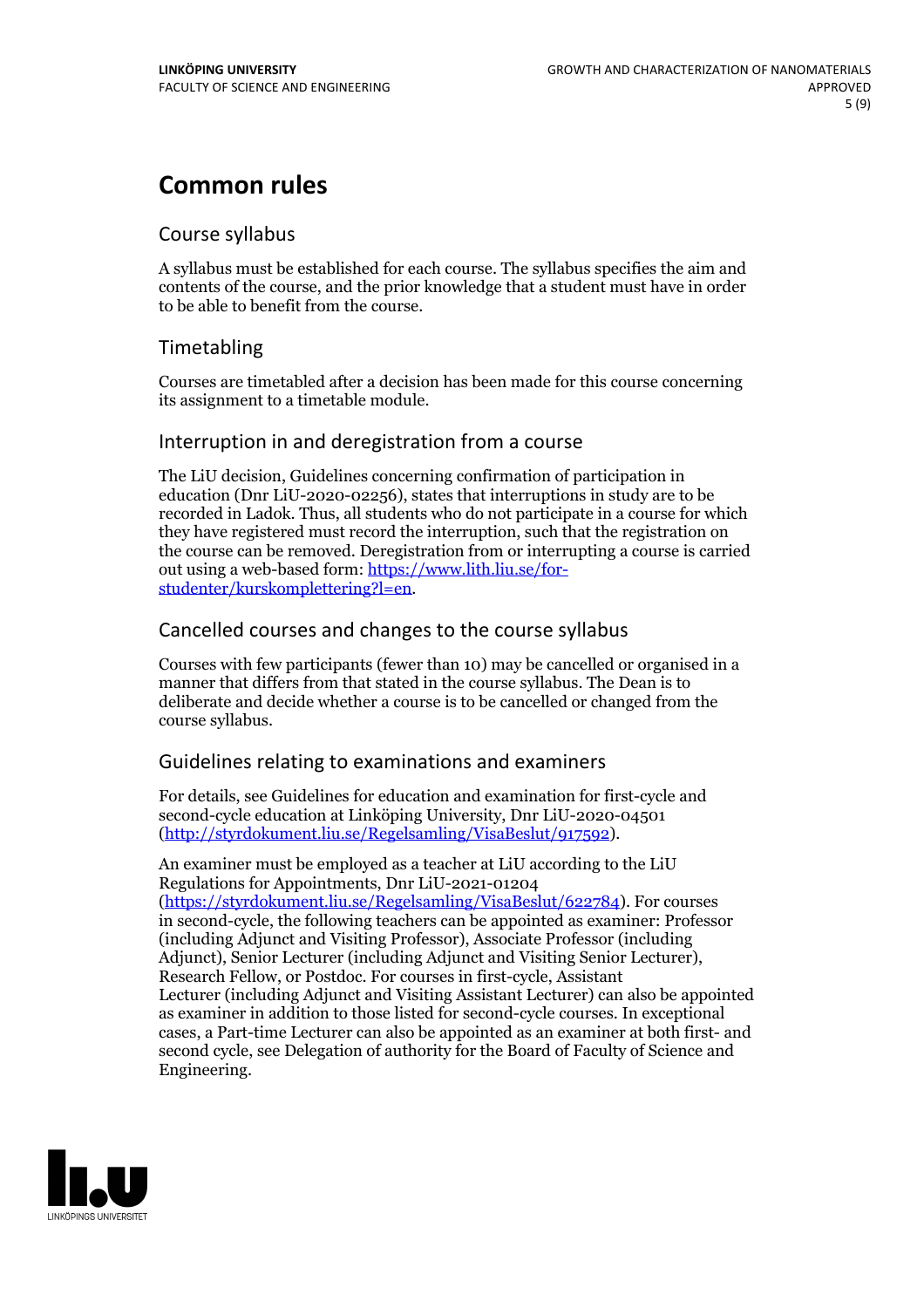## Forms of examination

### **Principles for examination**

Written and oral examinations and digital and computer-based examinations are held at least three times a year: once immediately after the end of the course, once in August, and once (usually) in one of the re-examination periods. Examinations held at other times are to follow a decision of the faculty programme board.

Principles for examination scheduling for courses that follow the study periods:

- courses given in VT1 are examined for the first time in March, with re-examination in June and August
- courses given in VT2 are examined for the first time in May, with re-examination in August and October
- courses given in HT1 are examined for the first time in October, with re-examination in January and August
- courses given in HT2 are examined for the first time in January, with re-examination in March and in August.

The examination schedule is based on the structure of timetable modules, but there may be deviations from this, mainly in the case of courses that are studied and examined for several programmes and in lower grades (i.e. 1 and 2).

Examinations for courses that the faculty programme board has decided are to be held in alternate years are held three times during the school year in which the course is given according to the principles stated above.

Examinations for courses that are cancelled orrescheduled such that they are not given in one or several years are held three times during the year that immediately follows the course, with examination scheduling that corresponds to the scheduling that was in force before the course was cancelled or rescheduled.

When a course, or a written examination (TEN, DIT, DAT), is given for the last time, the regular examination and two re-examinations will be offered. Thereafter, examinations are phased out by offering three examinations during the following academic year at the same times as the examinations in any substitute course. If there is no substitute course, three examinations will be offered during re- examination periods during the following academic year. Other examination times are decided by the faculty programme board. In all cases above, the examination is also offered one more time during the academic year after the following, unless the faculty programme board decides otherwise. In total, 6 re-examinations are offered, of which 2 are regular re-examinations. In the examination registration system, the examinations given for the penultimate time and the last time are denoted.

If a course is given during several periods of the year (for programmes, or on different occasions for different programmes) the faculty programme board or boards determine together the scheduling and frequency of re-examination occasions.

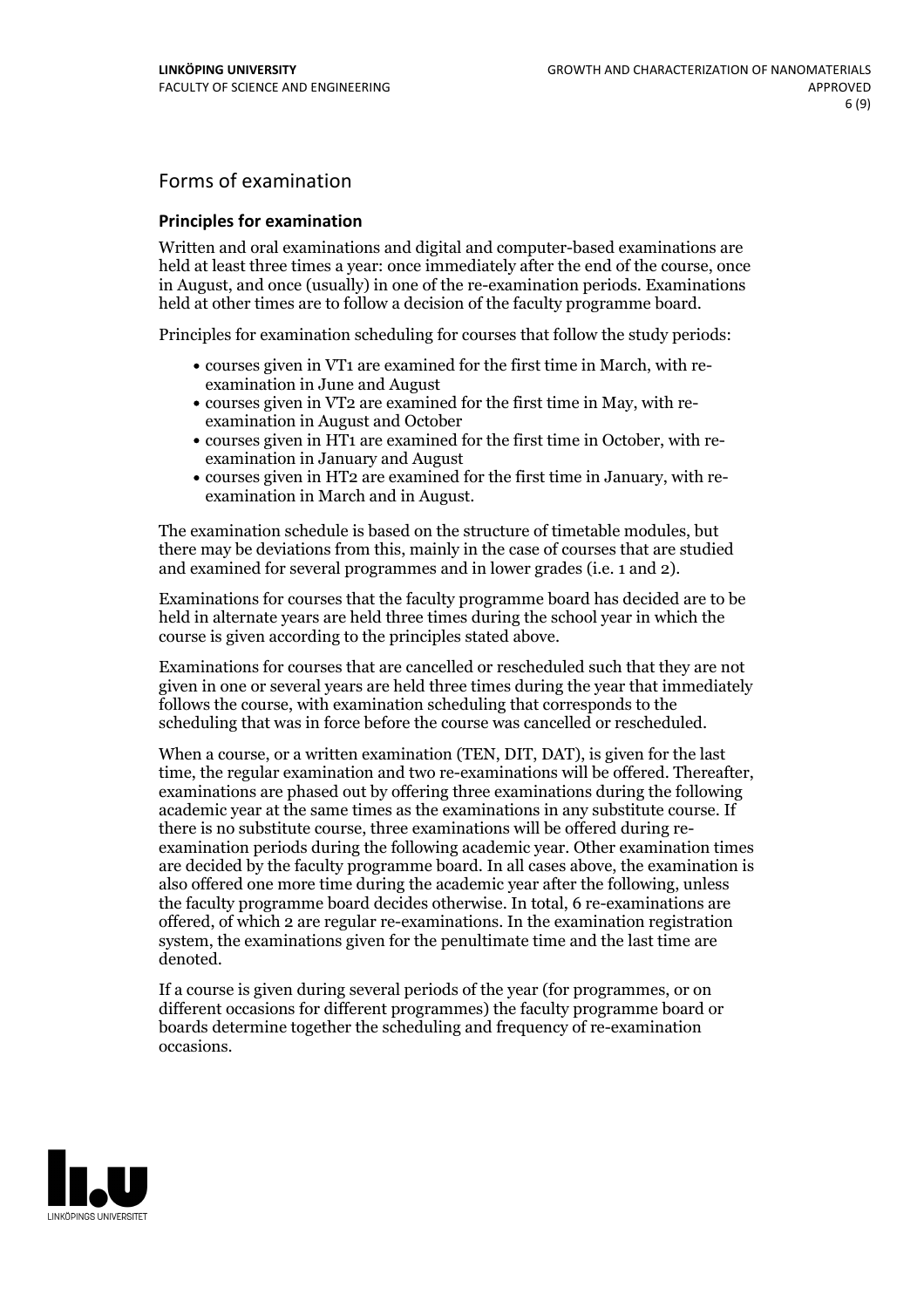### **Retakes of other forms of examination**

Regulations concerning retakes of other forms of examination than written examinations and digital and computer-based examinations are given in the LiU guidelines for examinations and examiners, [http://styrdokument.liu.se/Regelsamling/VisaBeslut/917592.](http://styrdokument.liu.se/Regelsamling/VisaBeslut/917592)

#### **Course closure**

For Decision on Routines for Administration of the Discontinuation of Educational Programs, Freestanding Courses and Courses in Programs, see DNR LiU-2021-04782. After a decision on closure and after the end of the discontinuation period, the students are referred to a replacement course (or similar) according to information in the course syllabus or programme syllabus. If a student has passed some part/parts of a closed program course but not all, and there is an at least partially replacing course, an assessment of crediting can be made. Any crediting of course components is made by the examiner.

### **Registration for examination**

In order to take an written, digital or computer-based examination, registration in advance is mandatory, see decision in the university's rule book [https://styrdokument.liu.se/Regelsamling/VisaBeslut/622682.](https://styrdokument.liu.se/Regelsamling/VisaBeslut/622682) An unregistered student can thus not be offered a place. The registration is done at the Student Portal or in the LiU-app during the registration period. The registration period opens 30 days before the date of the examination and closes 10 days before the date of the examination. Candidates are informed of the location of the examination by email, four days in advance.

### **Code of conduct for students during examinations**

Details are given in a decision in the university's rule book: <http://styrdokument.liu.se/Regelsamling/VisaBeslut/622682>.

#### **Retakes for higher grade**

Students at the Institute of Technology at LiU have the right to retake written examinations and digital and computer-based examinations in an attempt to achieve a higher grade. This is valid for all examination components with code "TEN", "DIT" and "DAT". The same right may not be exercised for other examination components, unless otherwise specified in the course syllabus.

A retake is not possible on courses that are included in an issued degree diploma.

#### **Grades**

The grades that are preferably to be used are Fail (U), Pass (3), Pass not without distinction  $(4)$  and Pass with distinction  $(5)$ .

- Grades U, 3, 4, 5 are to be awarded for courses that have written or digital examinations.<br>• Grades Fail (U) and Pass (G) may be awarded for courses with a large
- degree of practical components such as laboratory work, project work and

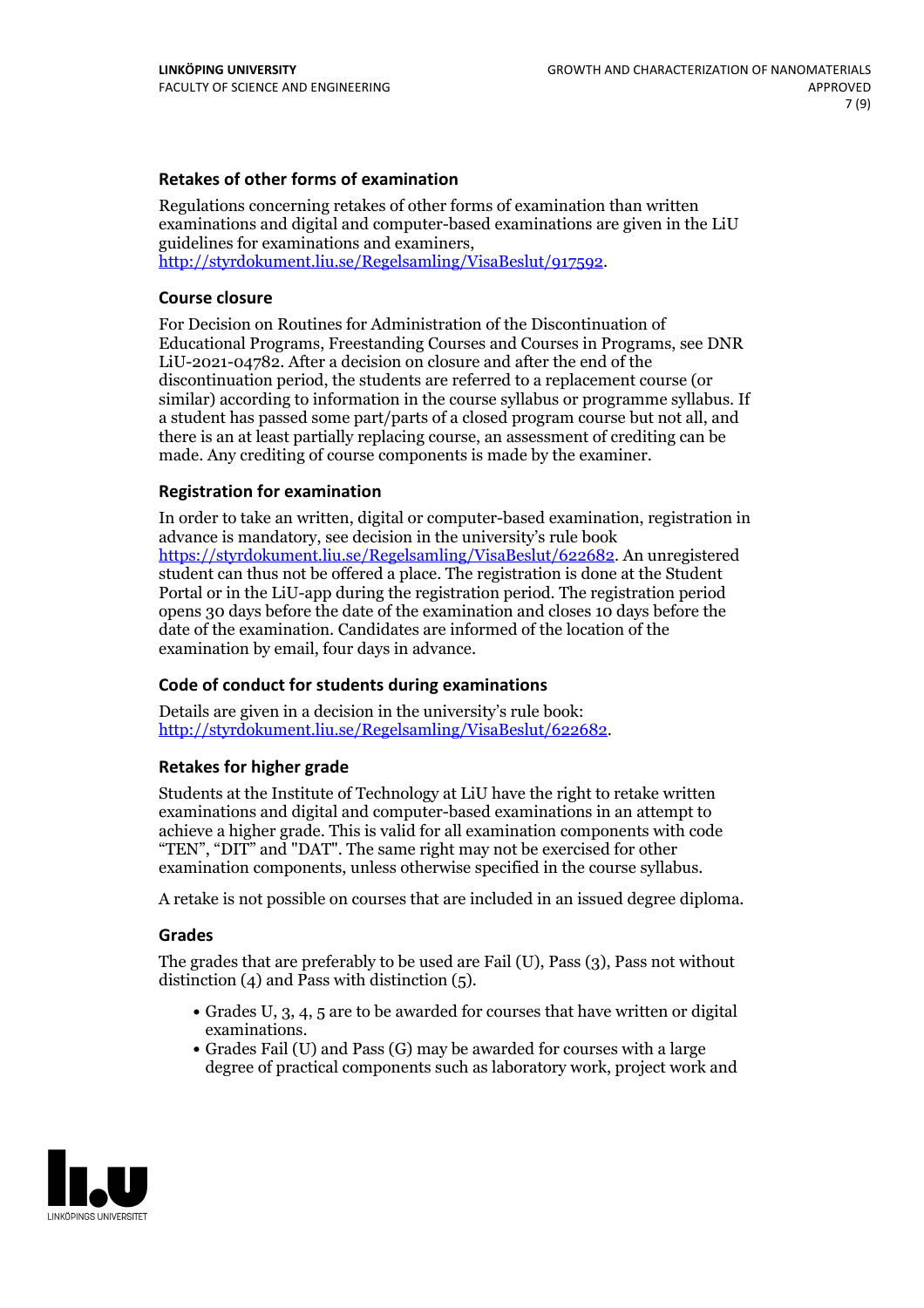group work.<br>• Grades Fail (U) and Pass (G) are to be used for degree projects and other independent work.

#### **Examination components**

The following examination components and associated module codes are used at the Faculty of Science and Engineering:

- Grades U, 3, 4, 5 are to be awarded for written examinations (TEN) and
- digital examinations (DIT).<br>• Examination components for which the grades Fail (U) and Pass (G) may be awarded are laboratory work (LAB), project work (PRA), preparatory written examination (KTR), digital preparatory written examination (DIK), oral examination (MUN), computer-based examination (DAT), home
- assignment (HEM), and assignment (UPG).<br>• Students receive grades either Fail (U) or Pass (G) for other examination components in which the examination criteria are satisfied principally through active attendance such as tutorial group (BAS) or examination item
- (MOM).<br>• Grades Fail (U) and Pass (G) are to be used for the examination components Opposition (OPPO) and Attendance at thesis presentation (AUSK) (i.e. part of the degree project).

In general, the following applies:

- 
- Mandatory course components must be scored and given <sup>a</sup> module code. Examination components that are not scored, cannot be mandatory. Hence, it is voluntary to participate in these examinations, and the voluntariness must be clearly stated. Additionally, if there are any associated conditions to
- the examination component, these must be clearly stated as well.<br>• For courses with more than one examination component with grades U,3,4,5, it shall be clearly stated how the final grade is weighted.

For mandatory components, the following applies (in accordance with the LiU Guidelines for education and examination for first-cycle and second-cycle

[http://styrdokument.liu.se/Regelsamling/VisaBeslut/917592\)](http://styrdokument.liu.se/Regelsamling/VisaBeslut/917592):

If special circumstances prevail, and if it is possible with consideration of the nature of the compulsory component, the examiner may decide to replace the compulsory component with another equivalent component.

For possibilities to alternative forms of examinations, the following applies (in accordance with the LiU Guidelines for education and examination for first-cycle [http://styrdokument.liu.se/Regelsamling/VisaBeslut/917592\)](http://styrdokument.liu.se/Regelsamling/VisaBeslut/917592):

If the LiU coordinator for students with disabilities has granted a student the right to an adapted examination for a written examination in an examination hall, the student has the right to it.